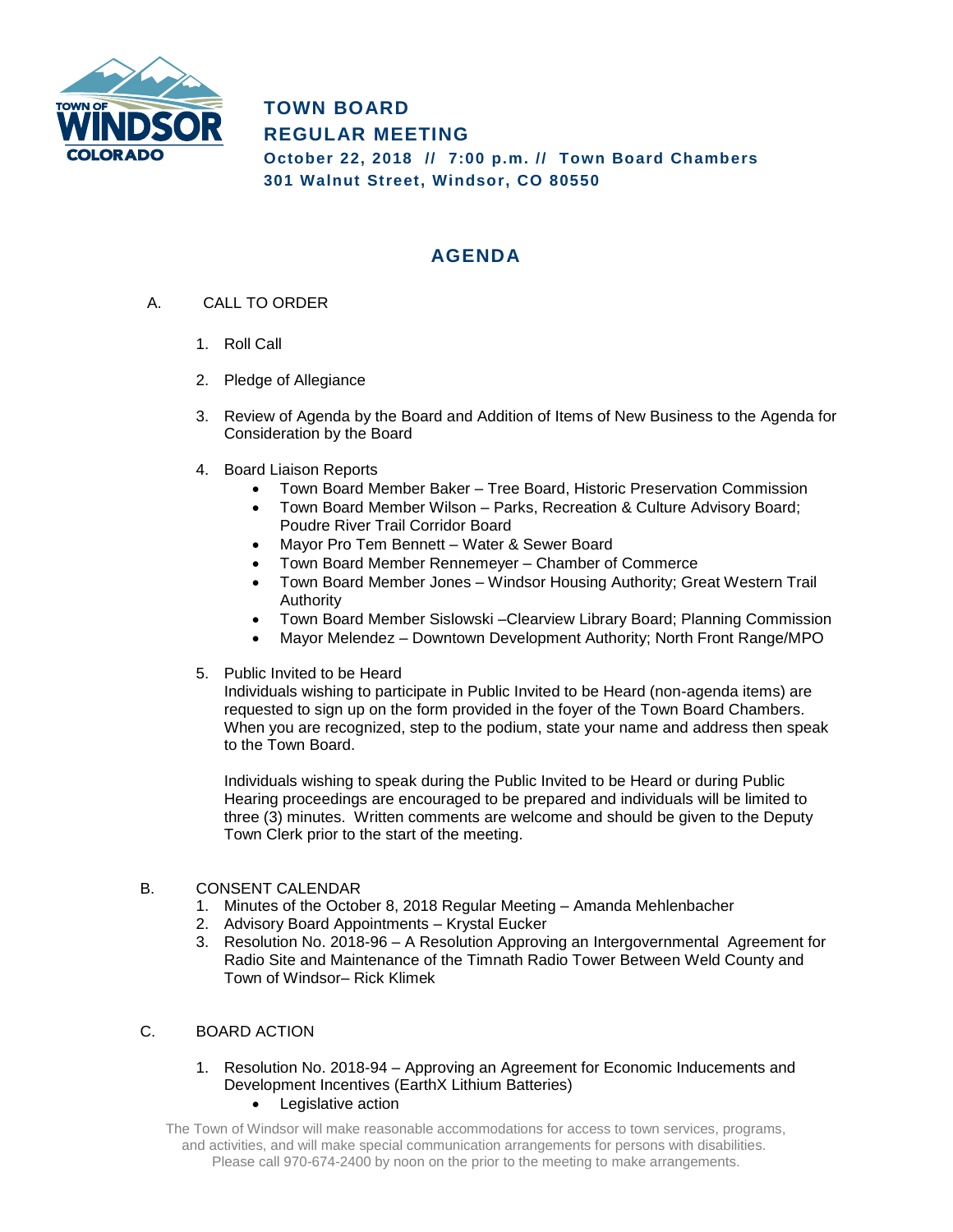- Staff presentation: Jill Young, Economic Development Specialist
- 2. Public Hearing A Resolution Approving a Final Major Subdivision Windsor Villages at Ptarmigan – Tom Muth, Windsor Investments LTD, applicant/ Jon Sweet, TST Consulting Engineers, applicant's representative
	- Quasi-judicial
	- Staff presentation: Paul Hornbeck, Senior Planner
- 3. Resolution No. 2018-95 A Resolution Approving a Final Major Subdivision Windsor Villages at Ptarmigan – Tom Muth, Windsor Investments LTD, applicant/ Jon Sweet, TST Consulting Engineers, applicant's representative
	- Quasi-judicial
	- Staff presentation: Paul Hornbeck, Senior Planner
- 4. Public Hearing An Ordinance Approving a PUD (Planned Unit Development) Zoning Overlay – The Brands East Planned Unit Development Overlay District – Martin Lind, Manager, Eagle Crossing Windsor, LLC, owner / Mitch Black, Norris Design, owner's representative
	- Quasi-judicial
	- Staff presentation: Paul Hornbeck, Senior Planner
- 5. Ordinance No. 2018-1573 An Ordinance Approving a PUD (Planned Unit Development) Zoning Overlay – The Brands East Planned Unit Development Overlay District – Martin Lind, Manager, Eagle Crossing Windsor, LLC, owner / Mitch Black, Norris Design, owner's representative
	- Quasi-judicial
	- Staff presentation: Paul Hornbeck, Senior Planner
- 6. Public Hearing An Ordinance Amending Section 17 of the Town of Windsor Municipal Code regarding Landscape Requirements
	- Legislative
	- Staff presentation: Paul Hornbeck, Senior Planner
- 7. Ordinance No. 2018-1574 An Ordinance Amending Section 17 of the Town of Windsor Municipal Code regarding Landscape Requirements
	- Legislative
	- Staff presentation: Paul Hornbeck, Senior Planner
- 8. Ordinance No. 2018 –1575 An Ordinance Adopting Article XI of Chapter 10 of the Windsor Municipal Code concerning the Public Consumption of Alcohol within the Town of Windsor
	- Legislative
	- Staff presentation: Rick Klimek, Chief of Police
- 9. Ordinance No. 2018-1576 An Ordinance Repealing, Amending, Adding and Re-Adopting Portions of Chapter 6, Article I, of the Windsor Municipal Code concerning the Elimination of 3.2 Beer
	- Legislative
	- Staff presentation: Kim Emil, Asst. Town Attorney